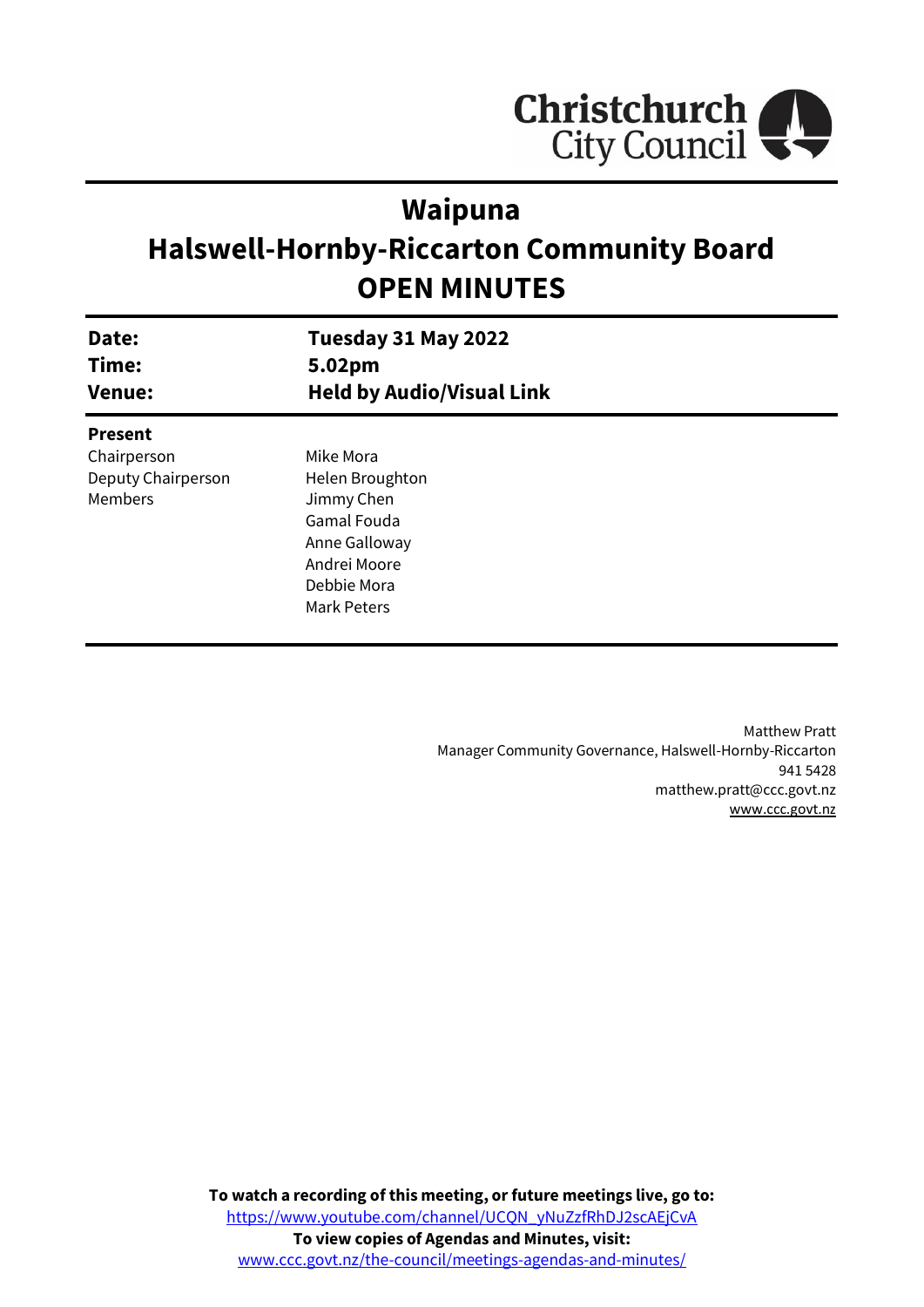

**Part A Matters Requiring a Council Decision**

- **Part B Reports for Information**
- **Part C Decisions Under Delegation**

**Secretarial Note:** It was noted that the country was under COVID-19 Protection Framework (the Traffic Alert System) on the date the meeting was scheduled and this meeting was held via audio/visual link on the Zoom platform. These minutes provide a written summary of the meeting proceedings.

The Chairperson opened the meeting and notified members that the meeting was being publicly livestreamed on YouTube and that the recording would be kept online for future viewing.

The agenda was dealt with in the following order.

# **1. Apologies / Ngā Whakapāha**

#### **Part C**

The Chairperson called for apologies. An apology was received from Catherine Chu for absence, and from Anne Galloway, Andrei Moore and Debbie Mora for a possible early departure.

The Chairperson moved that the apologies be accepted. The motion was seconded by Mark Peters. Following invitation from the Chairperson there was no debate on the item, and the motion was put to the vote and was declared carried.

#### **Community Board Resolved HHRB/2022/00046**

That the apology for absence be received from Catherine Chu, and the apologies for early departure from Anne Galloway, Andrei Moore and Debbie Mora be accepted.

Mike Mora/Mark Peters **Carried**

# **2. Declarations of Interest / Ngā Whakapuaki Aronga**

#### **Part B**

The Meeting Chairperson called for any declarations of interest. Mike Mora declared an interest in Item 12 – Waipuna Halswell-Hornby-Riccarton Community Board - Community Service and Youth Service Awards 2022 Nominations. During Item 12 – Waipuna Halswell-Hornby-Riccarton Community Board - Community Service and Youth Service Awards 2022 Nominations Mike Mora vacated the Chair and took no part in the Board's discussion or voting on this item.

# **3. Confirmation of Previous Minutes / Te Whakaāe o te hui o mua**

#### **Part C**

The Chairperson asked members to confirm that the minutes of the previous Board meeting on 17 May 2022 were a true and correct record of the meeting. No issues or questions concerning the accuracy of the minutes were raised. The Chairperson called for a mover and seconder to confirm the minutes.

Mark Peters moved that the minutes be confirmed. The motion was seconded by Mike Mora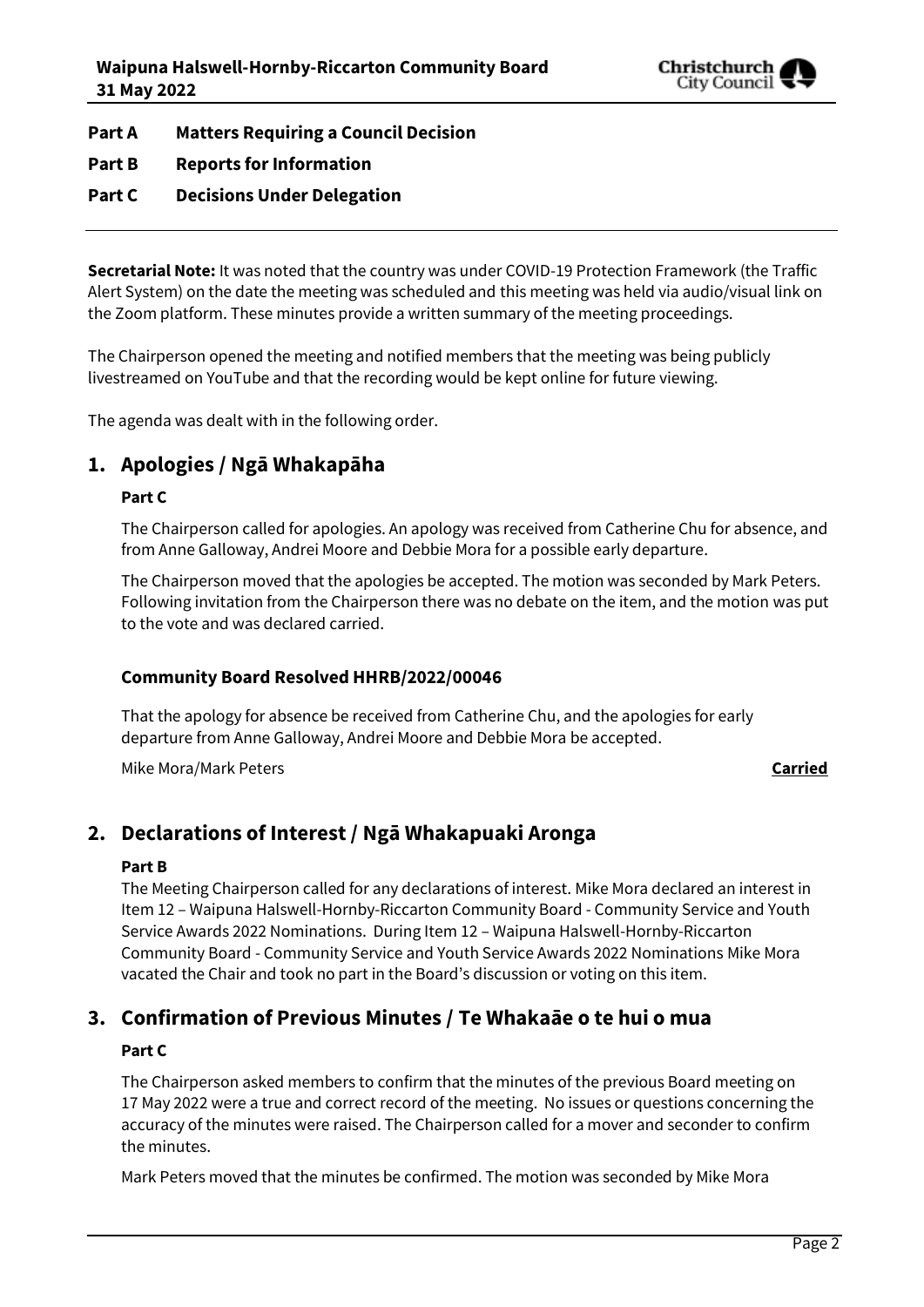

Following invitation from the Chairperson there was no debate on the item, and the motion was put to the vote and was declared carried.

#### **Community Board Resolved HHRB/2022/00047**

That the minutes of the Waipuna Halswell-Hornby-Riccarton Community Board meeting held on Tuesday, 17 May 2022 be confirmed.

Mark Peters/Mike Mora **Carried**

# **4. Public Forum / Te Huinga Whānui**

#### **Part B**

There were no public forum presentations.

Gamal Fouda joined the meeting at 5.06pm.

# **5. Deputations by Appointment / Ngā Huinga Whakaritenga**

#### **Part B**

There were no deputations by appointment.

## **6. Presentation of Petitions / Ngā Pākikitanga**

#### **Part B**

There was no presentation of petitions.

### **7. Correspondence**

#### **Board Consideration**

The Chairperson moved the officer's recommendations. The motion was seconded by Jimmy Chen.

Following invitation from the Chairperson there was no debate on the item, and the motion was put to the vote and was declared carried.

#### **Community Board Resolved HHRB/2022/00048 (Original Officer Recommendation accepted without change)**

#### **Part B**

That the Waipuna Halswell-Hornby-Riccarton Community Board:

1. Receives the correspondence from Don Pilgrim, local resident, in relation to traffic concerns on Blankney Street, Hornby and refers to staff for investigation.

Mike Mora/Jimmy Chen **Carried**

# **8. Wigram Primary School - Proposed P3 and No Stopping Restrictions Board Consideration**

The local Traffic Engineer was in attendance and spoke to the report. In response to a member's question, it was clarified that some unrestricted parking will be retained on one side of Porter Street.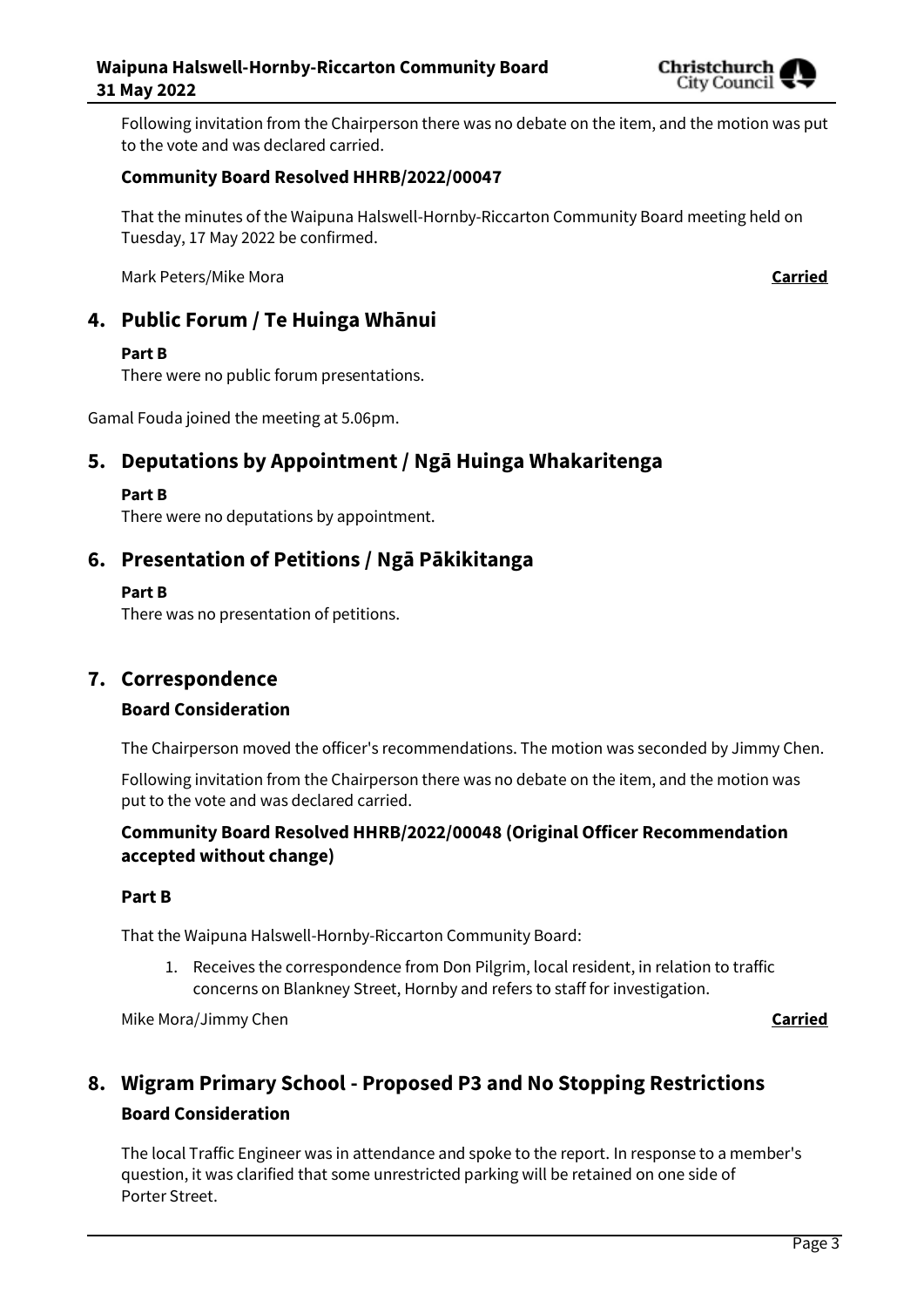The Chairperson called for a mover and seconder. Jimmy Chen moved the officer's recommendations. The motion was seconded by Helen Broughton.

Following invitation from the Chairperson there was no further debate on the item, and the motion was put to the vote and was declared carried.

#### **Community Board Resolved HHRB/2022/00049 (Original Officer Recommendations accepted without change)**

#### **Part C**

That the Waipuna Halswell-Hornby-Riccarton Community Board:

- 1. Approves, pursuant to Clause 7 of the Christchurch City Council Traffic and Parking Bylaw 2017, that the parking of motor vehicles be restricted to a maximum period of three minutes between the times of 8:30am and 9:30am, and between 2:30pm and 3:30pm, on school days only on;
	- a. The southwest side of Kittyhawk Avenue, commencing at a point 35 metres northwest of its intersection with The Runway and extending in a northwest direction for a distance of 62 metres.
	- b. The northeast side of Curtis Street, commencing at a point 22 meters northwest of its intersection with The Runway and extending in a northwest direction for a distance of 12 metres.
	- c. The northeast side of Curtis Street, commencing at a point 64 meters northwest of its intersection with The Runway and extending in a northwest direction for a distance of 12 metres.
- Approves, pursuant to Clause 7 of the Christchurch City Council Traffic and Parking 2. Bylaw 2017, that the stopping of vehicles be prohibited at all times on;
	- a. The southwest side of Kittyhawk Avenue, commencing at its intersection with The Runway and extending in a northwest direction for a distance of 35 metres.
	- b. The east side of Kittyhawk Avenue, commencing at a point 11 meters north of its intersection with Webster Road and extending in a south direction, generally, for a distance of 34 metres.
	- c. The west side of Kittyhawk Avenue, commencing at its intersection with Webster Road and extending in a south direction for a distance of 23.5 metres.
	- d. The west side of Kittyhawk Avenue, commencing at its intersection with Webster Road and extending in a north direction for a distance of 11.5 metres
	- e. The southwest side of Webster Road, commencing at its intersection with Kittyhawk Avenue and extending in a northwest direction for a distance of 15 metres.
	- f. The northeast side of Webster Road, commencing at its intersection with Kittyhawk Avenue and extending in a northwest direction for a distance of 17 metres.
	- g. The northwest side of Porter Street, commencing at a point 3 meters northeast of its intersection with Webster Road and extending in a southwest direction for a distance of 38 metres.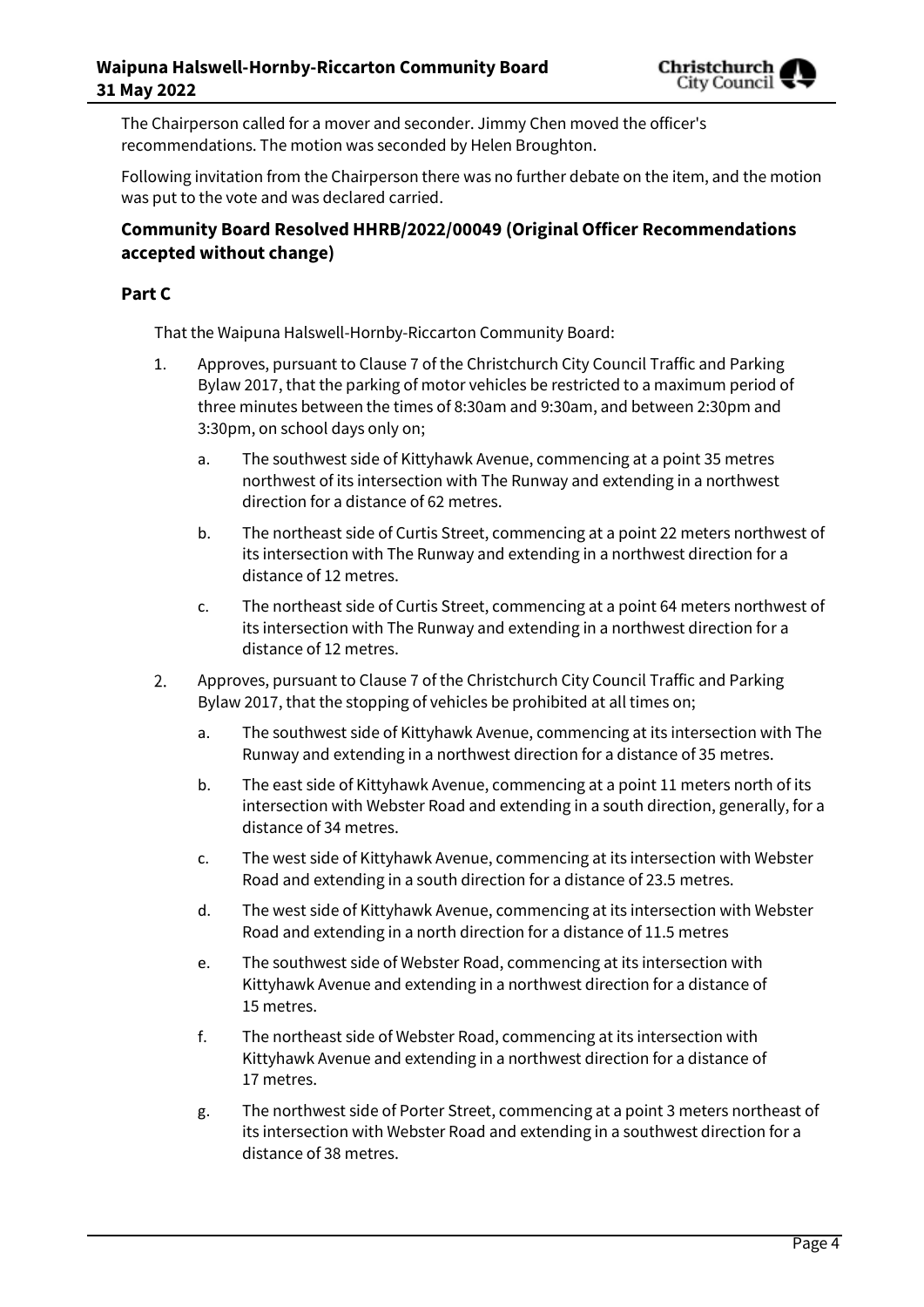- h. The southeast side of Porter Street, commencing at its intersection with Webster Road and extending in a southwest direction for a distance of 15 metres.
- i. The southeast side of Porter Street, commencing at its intersection with Webster Road and extending in a northeast direction for a distance of 15 metres.
- j. The southwest side of Webster Road, commencing at its intersection with Porter Street and extending in a southeast direction for a distance of 17 metres
- k. The northeast side of Webster Road, commencing at its intersection with Porter Street and extending in a southeast direction for a distance of 14 metres
- 3. Revoke any previous resolutions pertaining to parking restrictions made pursuant to any bylaw to the extent that they are in conflict with the parking restrictions described in resolutions 1 and 2 above.
- 4. Approve that these resolutions take effect when parking signage and/or road markings that evidence the restrictions described in the staff report are in place (or removed in the case of revocations).

Jimmy Chen/Helen Broughton **Carried**

# **9. Eastman Wetland (and surrounding area) Landscape plan approval Board Consideration**

The Senior Project Manager, Stormwater and Waterways Delivery, was in attendance and answered questions. In response to a question from a member, it was advised that it was planned that 10,000 specimen trees that are more than six years old will be planted but it was acknowledged that there can be difficulty in sourcing this type of tree. The balance trees to be planted will be smaller, growing to full height over time.

The Chairperson called for a mover and seconder. Mark Peters moved the officer's recommendations. The motion was seconded by Anne Galloway.

Following invitation from the Chairperson there was no further debate on the item, and the motion was put to the vote and was declared carried.

### **Community Board Resolved HHRB/2022/00050 (Original Officer Recommendations accepted without change)**

#### **Part C**

That the Waipuna Halswell-Hornby-Riccarton Community Board:

- 1. Approves the Eastman area landscape plan as shown on Sheet 3 Eastman Wetlands, Sutherlands and Hoon Hay Master Plan attached to the report on the meeting agenda.
- 2. Approves the planting of more than 100,000 native trees on site.

Notes: approval for tree numbers is required as a condition of a previous tree removal report.

Mark Peters/Anne Galloway **Carried**